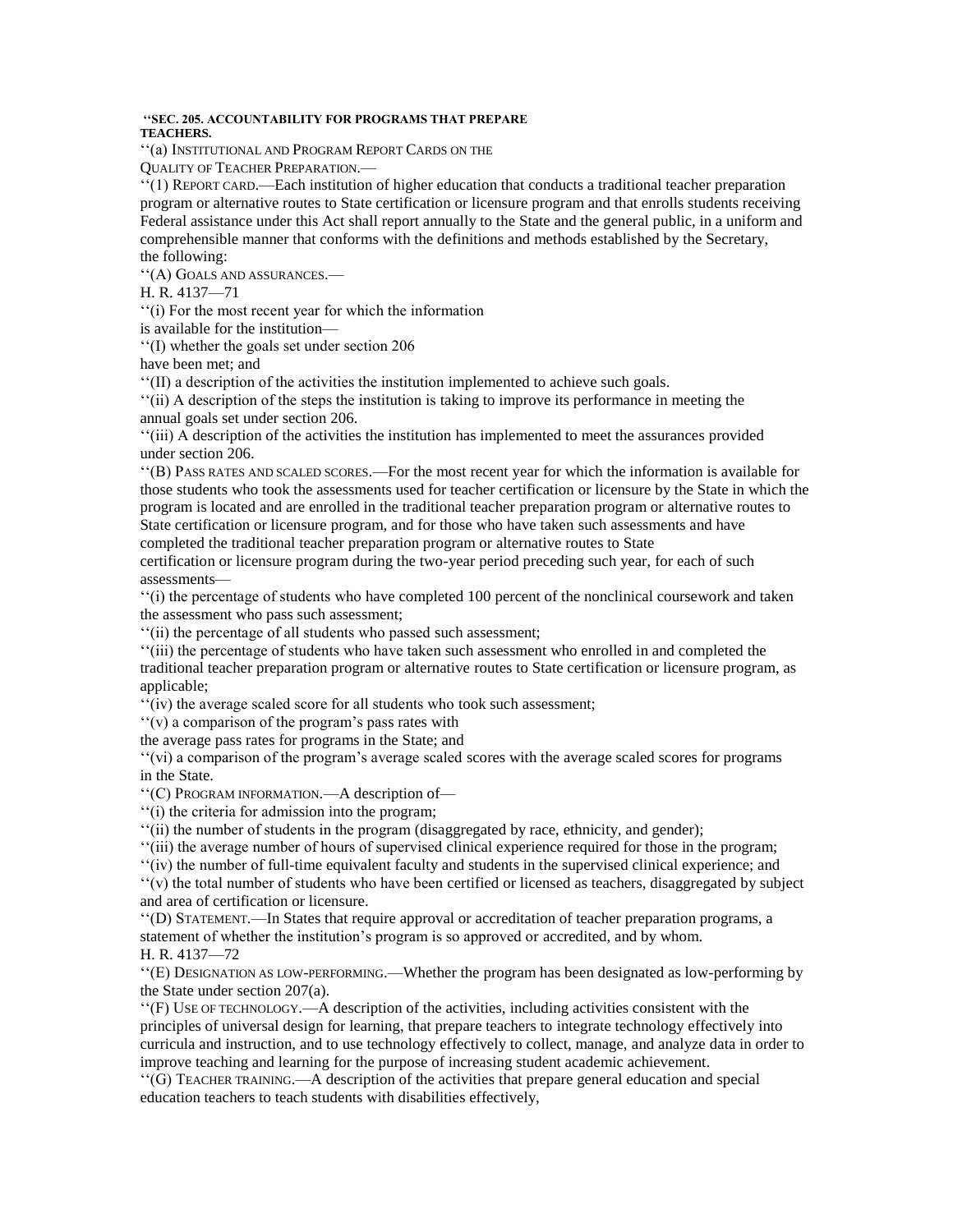including training related to participation as a member of individualized education program teams, as defined in section 614(d)(1)(B) of the Individuals with Disabilities Education Act, and to effectively teach students who are limited English proficient.

''(2) REPORT.—Each eligible partnership receiving a grant under section 202 shall report annually on the progress of the eligible partnership toward meeting the purposes of this part and the objectives and measures described in section 204(a).

''(3) FINES.—The Secretary may impose a fine not to exceed \$27,500 on an institution of higher education for failure to provide the information described in this subsection in a timely or accurate manner.

''(4) SPECIAL RULE.—In the case of an institution of higher education that conducts a traditional teacher preparation program or alternative routes to State certification or licensure program and has fewer than 10 scores reported on any single initial teacher certification or licensure assessment during an academic year, the institution shall collect and publish information, as required under paragraph  $(1)(B)$ , with respect to an average pass rate and scaled score on each State certification or licensure assessment taken over a threeyear period.

''(b) STATE REPORT CARD ON THE QUALITY OF TEACHER

PREPARATION.—

''(1) IN GENERAL.—Each State that receives funds under this Act shall provide to the Secretary, and make widely available to the general public, in a uniform and comprehensible manner that conforms with the definitions and methods established by the Secretary, an annual State report card on the quality of teacher preparation in the State, both for traditional teacher preparation programs and for alternative routes to State certification or licensure programs, which shall include not less than the following:

''(A) A description of the reliability and validity of the teacher certification and licensure assessments, and any other certification and licensure requirements, used by the State.

''(B) The standards and criteria that prospective teachers must meet to attain initial teacher certification or licensure and to be certified or licensed to teach particular academic subjects, areas, or grades within the State.

H. R. 4137—73

''(C) A description of how the assessments and requirements described in subparagraph (A) are aligned with the State's challenging academic content standards required under section  $1111(b)(1)$  of the Elementary and Secondary Education Act of 1965 and, as applicable, State early learning standards for early childhood education programs.

''(D) For each of the assessments used by the State for teacher certification or licensure—

''(i) for each institution of higher education located in the State and each entity located in the State, including those that offer an alternative route for teacher certification or licensure, the percentage of students at such institution or entity who have completed 100 percent of the nonclinical coursework and taken the assessment who pass such assessment;

''(ii) the percentage of all such students at all such institutions and entities who have taken the assessment who pass such assessment;

''(iii) the percentage of students who have taken the assessment who enrolled in and completed a teacher preparation program; and

''(iv) the average scaled score of individuals participating in such a program, or who have completed such a program during the two-year period preceding the first year for which the annual State report card is provided, who took each such assessment.

''(E) A description of alternative routes to teacher certification or licensure in the State (including any such routes operated by entities that are not institutions of higher education), if any, including, for each of the assessments used by the State for teacher certification or licensure—

''(i) the percentage of individuals participating in such routes, or who have completed such routes during the two-year period preceding the date for which the determination is made, who passed each such assessment; and

''(ii) the average scaled score of individuals participating in such routes, or who have completed such routes during the two-year period preceding the first year for which the annual State report card is provided, who took each such assessment.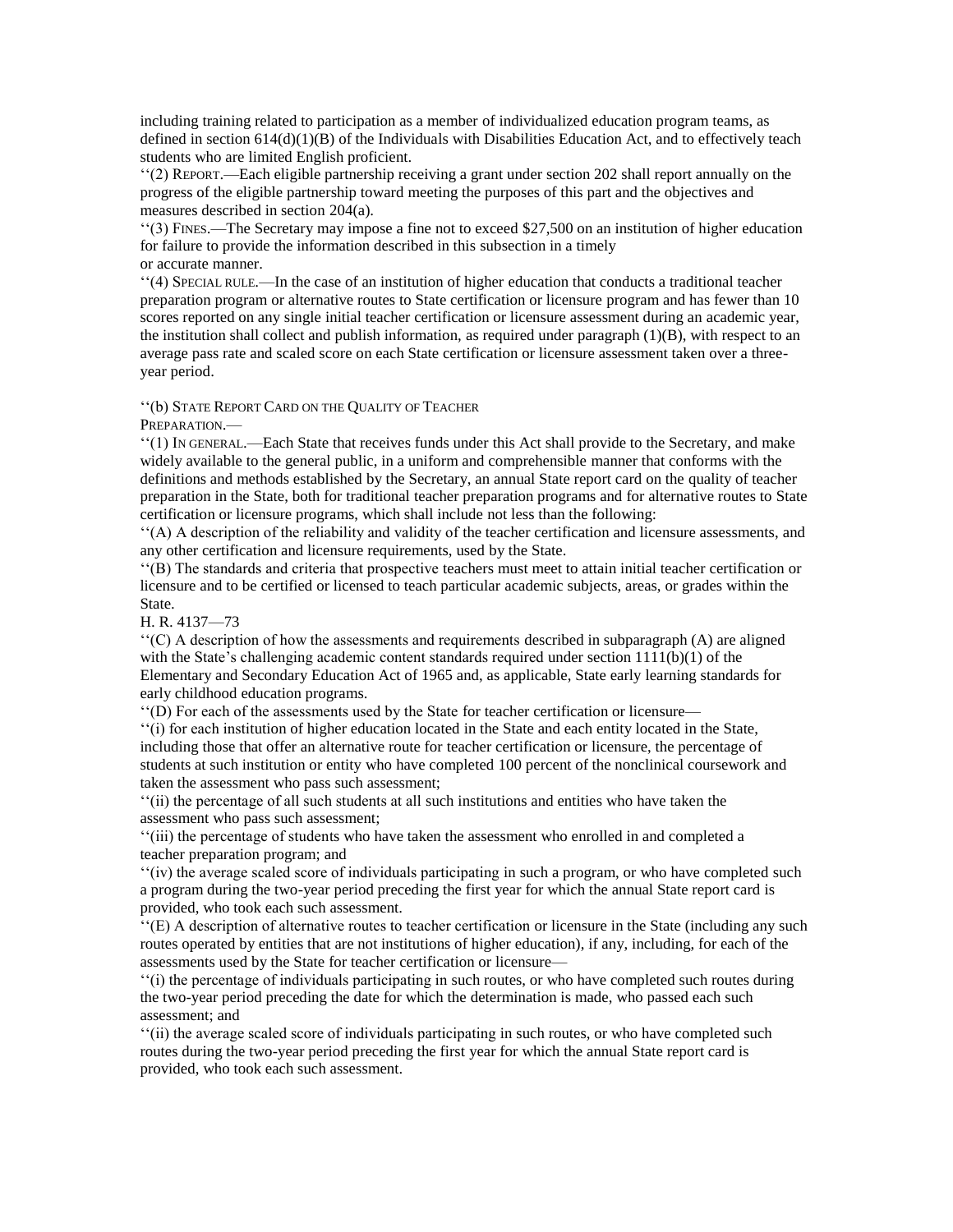''(F) A description of the State's criteria for assessing the performance of teacher preparation programs within institutions of higher education in the State. Such criteria shall include indicators of the academic content knowledge and teaching skills of students enrolled in such programs.

''(G) For each teacher preparation program in the State—

''(i) the criteria for admission into the program;

''(ii) the number of students in the program, disaggregated by race, ethnicity, and gender (except that such disaggregation shall not be required in a case in which the number of students in a category is insufficient to yield statistically reliable information or the results would reveal personally identifiable information about an individual student); H. R. 4137—74

''(iii) the average number of hours of supervised clinical experience required for those in the program; and

''(iv) the number of full-time equivalent faculty, adjunct faculty, and students in supervised clinical experience.

''(H) For the State as a whole, and for each teacher preparation program in the State, the number of teachers prepared, in the aggregate and reported separately by—

''(i) area of certification or licensure;

''(ii) academic major; and

''(iii) subject area for which the teacher has been prepared to teach.

''(I) A description of the extent to which teacher preparation programs are addressing shortages of highly qualified teachers, by area of certification or licensure, subject, and specialty, in the State's public schools. ''(J) The extent to which teacher preparation programs prepare teachers, including general education and special education teachers, to teach students with disabilities effectively, including training related to participation as a member of individualized education program teams, as defined in section 614(d)(1)(B) of the Individuals with Disabilities Education Act.

''(K) A description of the activities that prepare teachers to—

''(i) integrate technology effectively into curricula and instruction, including activities consistent with the principles of universal design for learning; and

''(ii) use technology effectively to collect, manage, and analyze data to improve teaching and learning for the purpose of increasing student academic achievement.

''(L) The extent to which teacher preparation programs prepare teachers, including general education and special education teachers, to effectively teach students who are limited English proficient.

''(2) PROHIBITION AGAINST CREATING A NATIONAL LIST.—

The Secretary shall not create a national list or ranking of States, institutions, or schools using the scaled scores provided under this subsection.

''(c) DATA QUALITY.—The Secretary shall prescribe regulations to ensure the reliability, validity, integrity, and accuracy of the data submitted pursuant to this section.

''(d) REPORT OF THE SECRETARY ON THE QUALITY OF TEACHER

PREPARATION.—

''(1) REPORT CARD.—The Secretary shall annually provide to the authorizing committees, and publish and make widely available, a report card on teacher qualifications and preparation in the United States, including all the information reported in subparagraphs (A) through (L) of subsection (b)(1). Such report shall identify States for which eligible partnerships received a grant under this part.

''(2) REPORT TO CONGRESS.—The Secretary shall prepare and submit a report to the authorizing committees that contains the following:

H. R. 4137—75

''(A) A comparison of States' efforts to improve the quality of the current and future teaching force.

''(B) A comparison of eligible partnerships' efforts to improve the quality of the current and future teaching force.

''(C) The national mean and median scaled scores and pass rate on any standardized test that is used in more than one State for teacher certification or licensure.

''(3) SPECIAL RULE.—In the case of a teacher preparation program with fewer than ten scores reported on any single initial teacher certification or licensure assessment during an academic year, the Secretary shall collect and publish, and make publicly available, information with respect to an average

pass rate and scaled score on each State certification or licensure assessment taken over a three-year period.  $\cdot$ <sup>(e)</sup>(e) COORDINATION.—The Secretary, to the extent practicable, shall coordinate the information collected and published under this part among States for individuals who took State teacher certificationor licensure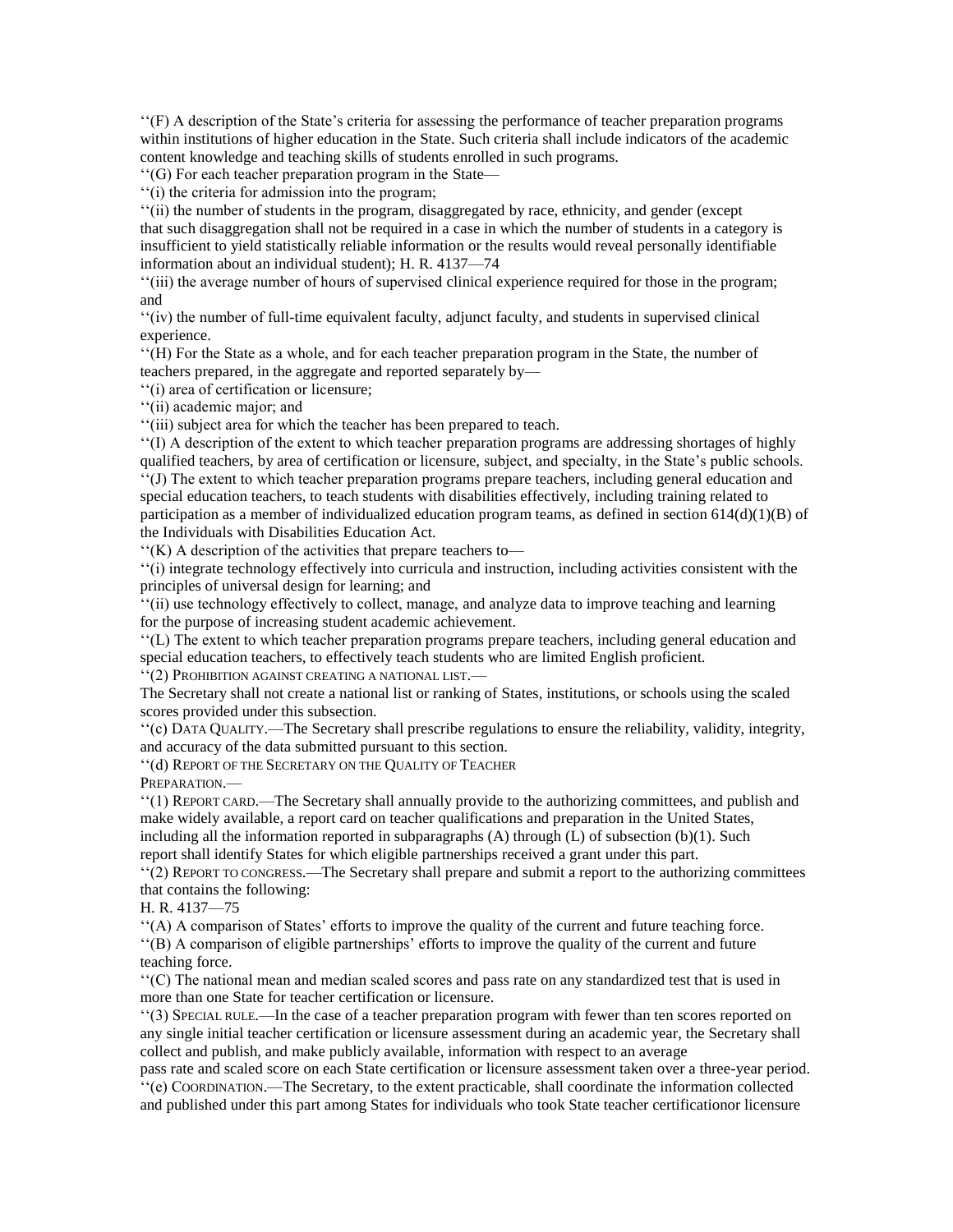assessments in a State other than the State in which the individual received the individual's most recent degree.

## **SEC. 206. TEACHER DEVELOPMENT.**

''(a) ANNUAL GOALS.—Each institution of higher education that conducts a traditional teacher preparation program (including programs that offer any ongoing professional development programs)

or alternative routes to State certification or licensure program, and that enrolls students receiving Federal assistance under this Act, shall set annual quantifiable goals for increasing the number

of prospective teachers trained in teacher shortage areas designated by the Secretary or by the State educational agency, including mathematics, science, special education, and instruction of limited English proficient students.

''(b) ASSURANCES.—Each institution described in subsection (a) shall provide assurances to the Secretary that—

''(1) training provided to prospective teachers responds to the identified needs of the local educational agencies or States where the institution's graduates are likely to teach, based on past hiring and recruitment trends;

''(2) training provided to prospective teachers is closely linked with the needs of schools and the instructional decisions new teachers face in the classroom;

''(3) prospective special education teachers receive coursework in core academic subjects and receive training in providing instruction in core academic subjects;

''(4) general education teachers receive training in providing instruction to diverse populations, including children with disabilities, limited English proficient students, and children from low-income families; and ''(5) prospective teachers receive training on how to effectively teach in urban and rural schools, as applicable.

''(c) RULE OF CONSTRUCTION.—Nothing in this section shall be construed to require an institution to create a new teacher preparation area of concentration or degree program or adopt a specific curriculum in complying with this section.

## **''SEC. 207. STATE FUNCTIONS.**

''(a) STATE ASSESSMENT.—In order to receive funds under this Act, a State shall conduct an assessment to identify low-performing H. R. 4137—76 teacher preparation programs in the State and to assist such programs through the provision of technical assistance. Each such State shall provide the Secretary with an annual list of low-performing teacher preparation programs and an identification of those

programs at risk of being placed on such list, as applicable. Such assessment shall be described in the report under section 205(b).

Levels of performance shall be determined solely by the State and may include criteria based on information collected pursuant to this part, including progress in meeting the goals of—

''(1) increasing the percentage of highly qualified teachers in the State, including increasing professional development opportunities;

''(2) improving student academic achievement for elementary and secondary students; and

''(3) raising the standards for entry into the teaching profession.

''(b) TERMINATION OF ELIGIBILITY.—Any teacher preparation

program from which the State has withdrawn the State's approval,

or terminated the State's financial support, due to the low performance

of the program based upon the State assessment described in subsection (a)—

''(1) shall be ineligible for any funding for professional development activities awarded by the Department;

''(2) may not be permitted to accept or enroll any student who receives aid under title IV in the institution's teacher preparation program;

''(3) shall provide transitional support, including remedial services if necessary, for students enrolled at the institution at the time of termination of financial support or withdrawal

of approval; and

''(4) shall be reinstated upon demonstration of improved

performance, as determined by the State.

''(c) NEGOTIATED RULEMAKING.—If the Secretary develops any regulations implementing subsection (b)(2), the Secretary shall submit such proposed regulations to a negotiated rulemaking